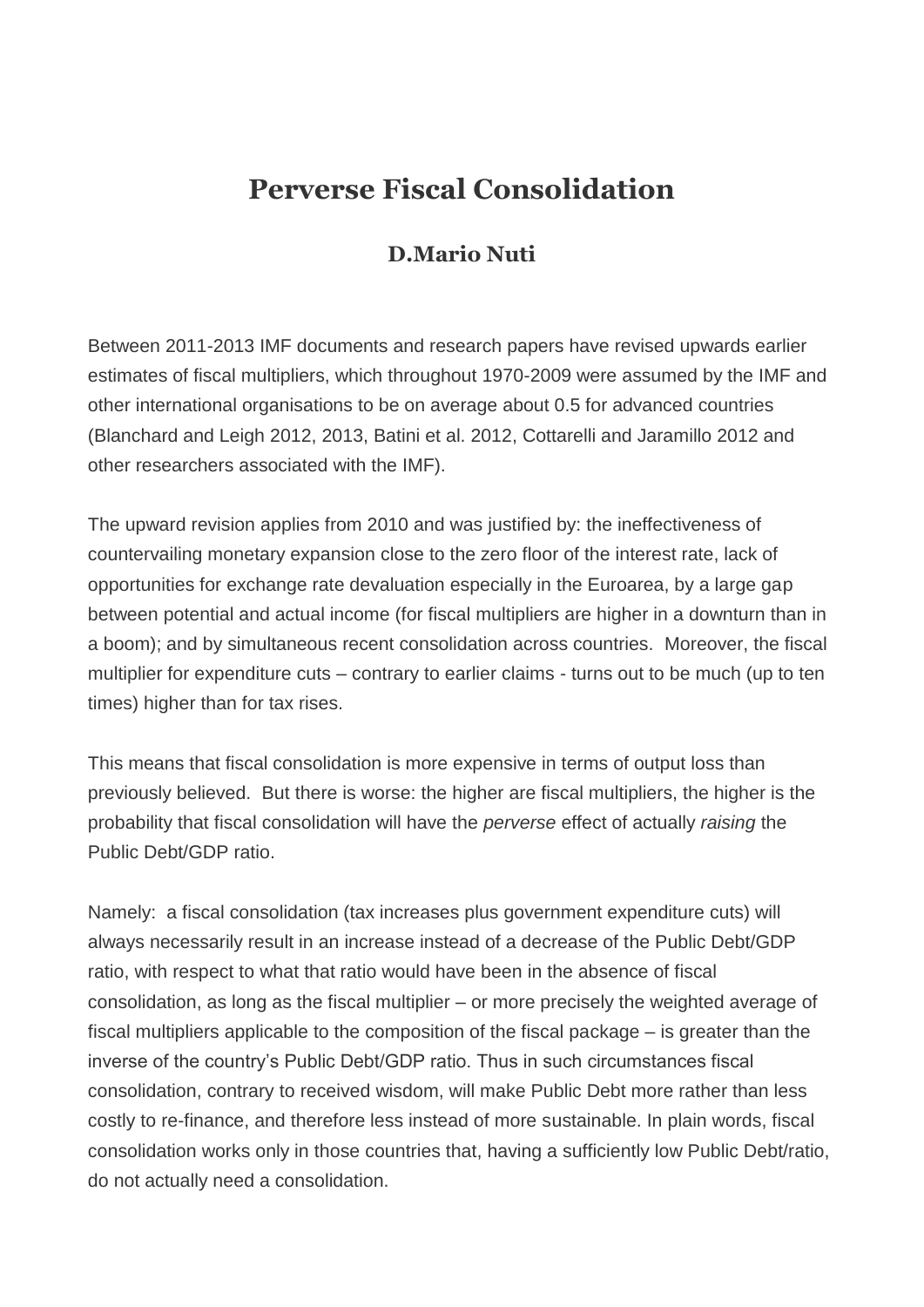Here is the proof. Given *D*=Public Debt, *Y*=*GDP*, *d*=D/Y, *x*=the size of fiscal consolidation (tax rises plus expenditure cuts of given composition) expressed as a share of GDP,

*ΔD*=-*xY*

*ΔY= -mxY* 

where *m* is the appropriate fiscal multiplier,

*Δ(D/Y) = [(ΔD)Y – (ΔY)D]/Y<sup>2</sup> = = [(-xY)Y – (-mxY)D]/Y<sup>2</sup>*

*= -x*  $Y^2/Y^2$  + *mxY D/Y<sup>2</sup>* =

 $= -x + mxD/Y = mxd - x$  and therefore

*Δ(D/Y) = x(md – 1) = xd(m – 1/d)* from which we can see that *the ratio D/Y must increase,*

*i.e. Δ(D/Y)* >*0, if and only if m*>*1/d.* Q.E.D.

The interest of this proposition is in the fact that the inverse of the D/Y ratio is naturally all the smaller the more heavily indebted a country is, and particularly small with respect to the kind of fiscal multipliers estimates that have been produced in recent literature (such as Blanchard and Leigh 2012, 2013, Batini et al. 2012, Cottarelli and Jaramillo 2012 and other researchers associated with the IMF). Thus the counterproductive nature of fiscal consolidation in advanced economies, especially in highly indebted countries with high fiscal multipliers, is an absolute certainty.



Figure 1. Illustration of perverse fiscal consolidation raising the Public Debt/GDP ratio (CLICK TO ENLARGE): *Δ(D/Y)* >*0* for plausible values of *m* and as an increasing function of *D/Y.*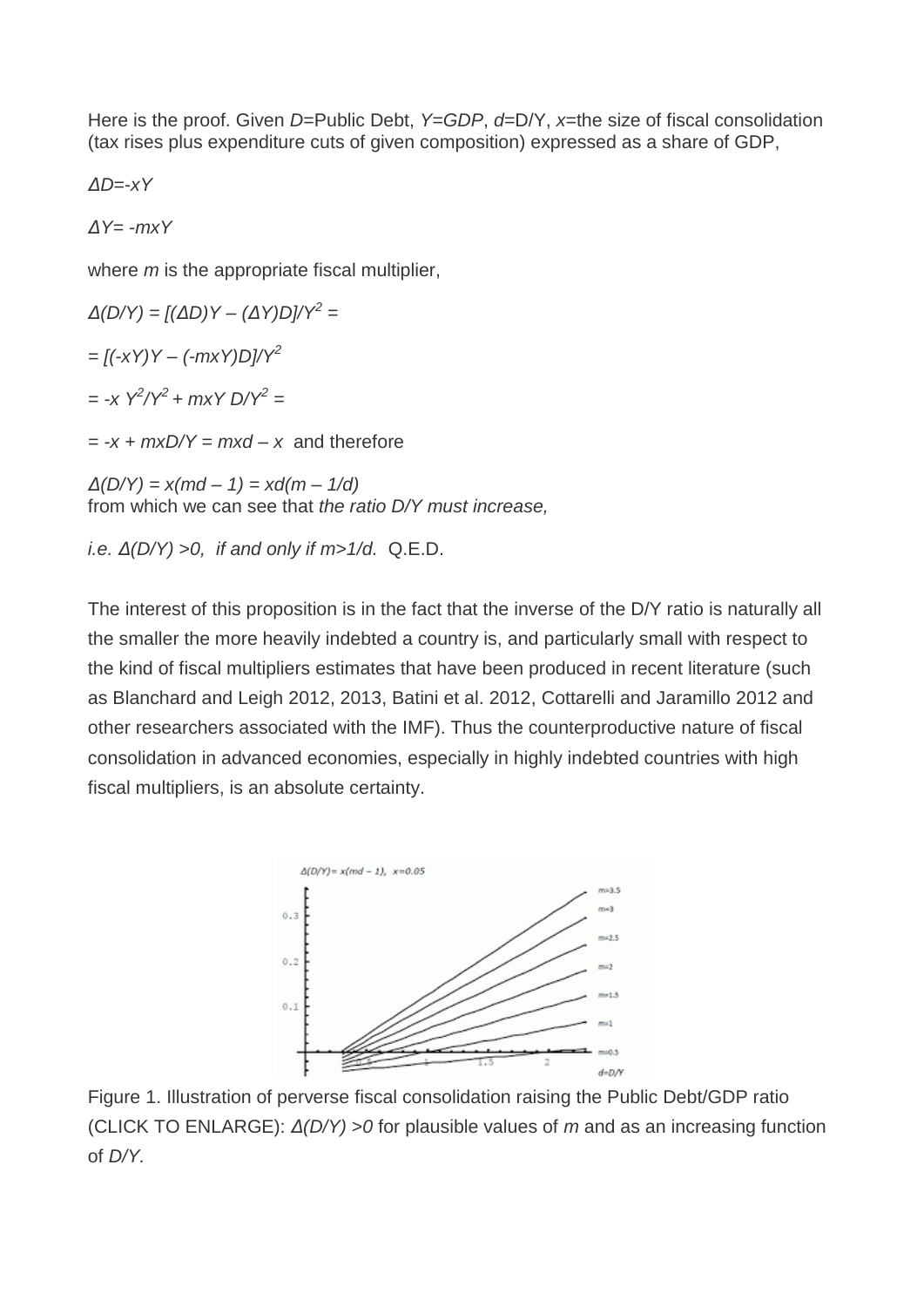The figure above (for which I am indebted to my colleague Marilena Giannetti) illustrates the impact of a fiscal stabilisation package of 5% of GDP, relatively modest by the standards of the current crisis, on the Public Debt/GDP ratio, *Δ(D/Y)= x(md – 1),* as a function of the current d=D/Y ranging from 50% to over 200% of GDP and for alternative values of fiscal multipliers ranging from 0.5 to 3.5. At high D/Y ratios and relatively high multipliers still within the range estimated by recent IMF sources, the rise in D/Y can be devastating.

By way of example, a country with *d*=1.20, *m*=3, undertaking a stabilisation of *x*=5%, would raise its *d* by 0.05\*(1.20\*3-1)=13% of GDP, from 1.20 to 1.33. In a country like Japan, for a Public Debt at over 200% of GDP, a fiscal consolidation package of 5% would lead to an increase of the Public Debt/GDP ratio of the order of 30% of GDP. For a perverse effect of fiscal consolidation on such a massive scale the claim that "The shortterm effects of fiscal policy on economic activity are only one of the many factors that need to be considered in determining the appropriate pace of fiscal consolidation for any single economy" (Blanchard and Leigh, 2013, p.6) is facile and disingenuous. Such a regime switch cannot be ignored.

We have seen above that before the crisis the value of fiscal multipliers generally assumed by the IMF for advanced economies for forty years (1970-2009) was on average 0.5. This leads to the presumption that – if national fiscal multipliers were all identical to the group average of 0.5 – only in Japan (with a GDP/Public Debt ratio as low as 0.47 in 2012 and 0.43 in 2013) would fiscal consolidation have raised the Public Debt/GDP ratio, and only very marginally at that. In all other countries fiscal consolidation would have worked, lowering both D and the D/Y ratio.

The lower bound of the fiscal multipliers revised by Blanchard and Leigh (2012 and 2013), at 0.9, would imply a perverse consolidation pattern in 2012 not only in Japan but also in Greece, Ireland and Italy; while the upper bound of 1.7 would add to the list of perverse consolidation also France, the UK, Spain, Germany, Hungary, Austria, the US, the Netherlands and Albania.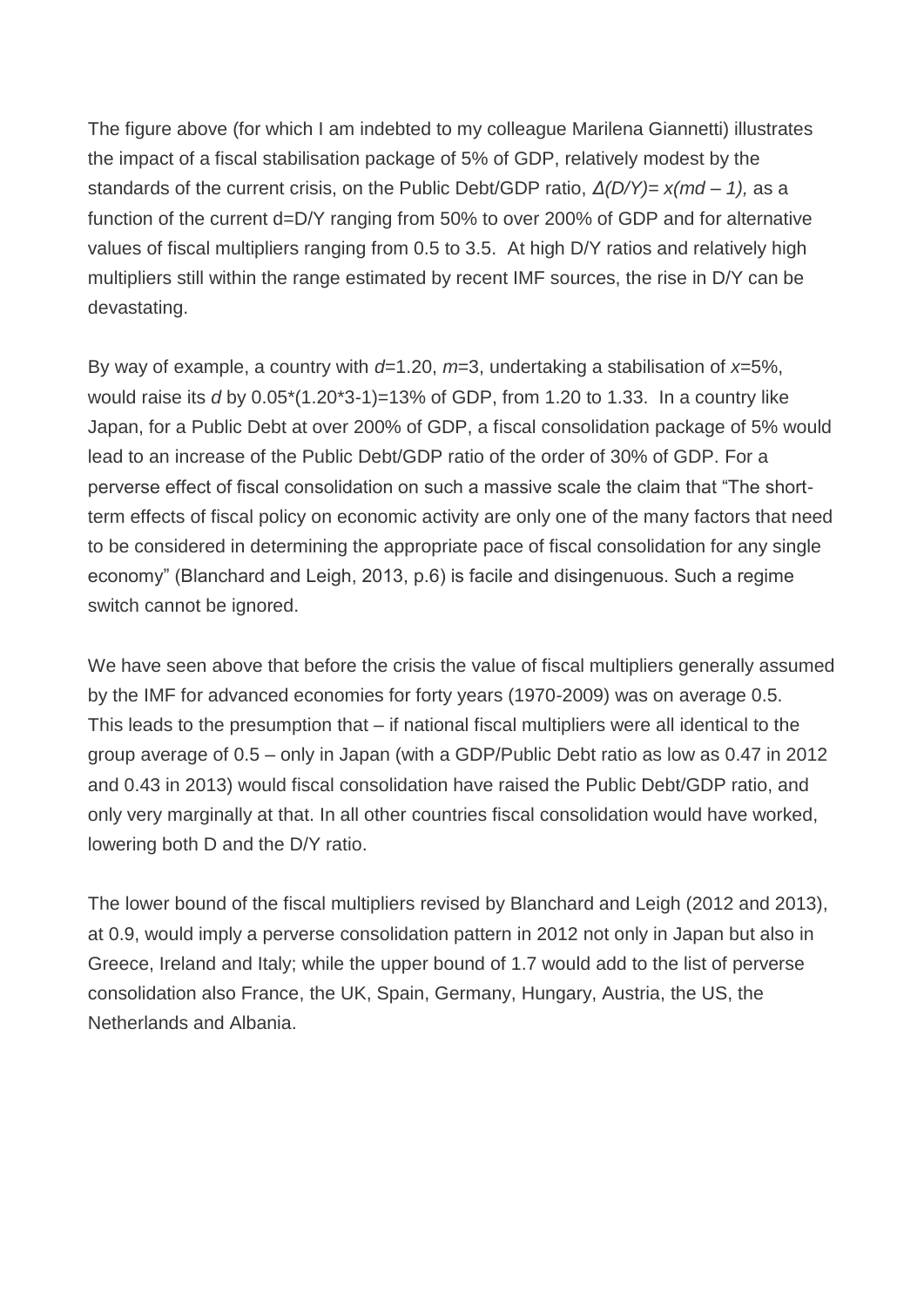Table 1. Threshold of the fiscal multiplier over which fiscal consolidation necessarily leads to higher Public Debt/GDP ratio for selected countries (calculated as the GDP/Public Debt ratio, from the data estimated by US-CIA, *The World Factbook*, 2013, for 2012), ranked by increasing value of the multiplier threshold.

|                     | Country Public Debt/GDP | <b>GDP/Public Debt</b> |
|---------------------|-------------------------|------------------------|
| Japan               | 214.3                   | 0.47                   |
| Greece              | 161.3                   | 0.62                   |
| Ireland             | 118.0                   | 0.84                   |
| Italy               | 126.1                   | 0.79                   |
| France              | 89.9                    | 1.11                   |
| UK                  | 88.7                    | 1.13                   |
| Spain               | 85.3                    | 1.17                   |
| Germany 81.7        |                         | 1.22                   |
| Hungary 78.6        |                         | 1.27                   |
| Austria             | 74.6                    | 1.34                   |
| US                  | 73.6                    | 1.36                   |
| Netherland          | 68.7                    | 1.45                   |
| World average 64.0  |                         | 1.56                   |
| Albania             | 60.6                    | 1.65                   |
| Poland              | 53.8                    | 1.85                   |
| Finland             | 53.5                    | 1.87                   |
| Slovakia            | 48.                     | 2.06                   |
| Czechoslovakia 43.9 |                         | 2.21                   |
| Denmark             | 45.3                    | 2.21                   |
| Sweden              | 38.6                    | 2.56                   |
| Romania             | 37.2                    | 2.69                   |
|                     |                         |                        |

The lower bound of the expenditure multipliers estimated by Batini et al. (2012), 1.6, would remove only Albania from the list of perverse fiscal consolidation, but its higher bound 2.6 would include – in addition to the previous list, also Poland, Finland, Slovakia, the Czech Republic, Denmark and Sweden, leaving out Romania as the only country in table 1 in which consolidation would not raise the Public Debt/GDP ratio and reduce GDP growth. Using the range of estimated multipliers for tax rises, 0.16-0.35, on the contrary, that kind of fiscal consolidation would always work, i.e. would reduce both the absolute level of Public Debt *and* its ratio to GDP.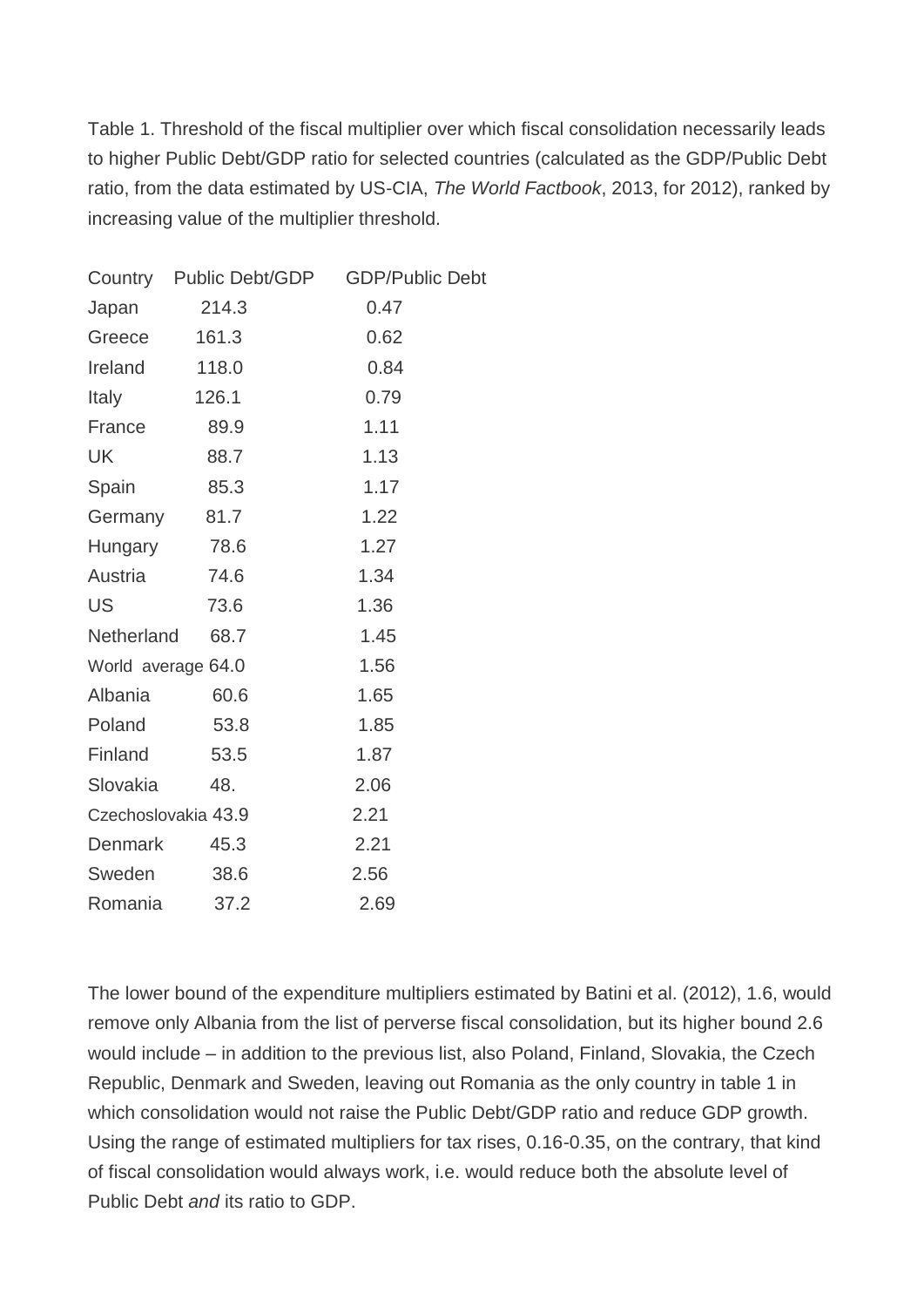For the multiplier estimated by Auerbach-Gorodnichenko (2012b), near zero in normal times to about 2.5 during recessions, fiscal consolidation would work always in a boom, and never in a recession except in Sweden and Romania. Finally, for Christiano et al. (2011), with the multiplier at 3.2 once the interest rate approaches the zero interest lower bound, all the countries in Table 1 would experience perverse fiscal consolidation.

It is reasonable to presume that all the IMF researchers involved in this kind of work must have been aware of such devastating implications of the upward revision of fiscal multipliers. My colleague and good friend Giancarlo Gandolfo helped me to work out the proof of the proposition above linking the multiplier to the inverse of the Public Debt/GDP ratio, for which I am most grateful, but in all honesty he would be the first to point out that the proof does not involve the use of rocket science. Cottarelli and Jaramillo (2012) who discuss the feedback loops between fiscal policy and growth, get remarkably close to that proposition, but use an obscure turn of phrase, and stop short of stating it in so many words, or mathematically:

"a deceleration of growth prompted by a fiscal consolidation could result in a rise in the government debt-to-GDP ratio. This is found to be the case if the initial stock of debt is large and the fiscal multiplier is high. The effect of fiscal tightening on debt (the numerator of the ratio) in percentage terms is smaller the higher the initial stock of debt to GDP. Meanwhile, the negative effect of fiscal tightening on GDP (the denominator of the ratio) is larger the higher the fiscal multiplier."

The point is that although the participants in the debate *"should not be reported as representing the views of the IMF",* as stated in all IMF publications, naturally their writings are taken as a pointer to the way IMF views are evolving. Therefore they must be anxious not to suggest that their upwards revision might result in *perverse fiscal consolidations in all or near all* advanced economies, and baulk at saying in so many words that fiscal consolidation backfires precisely in those highly indebted countries on which it is pressed most energetically. Thus Blanchard and Leigh (2013) are adamant:

"... our results should not be construed as arguing for any specific fiscal policy stance in any specific country. In particular, the results do not imply that fiscal consolidation is undesirable."

And Cottarelli and Jaramillo (2012) make a case against abrupt, front-loaded and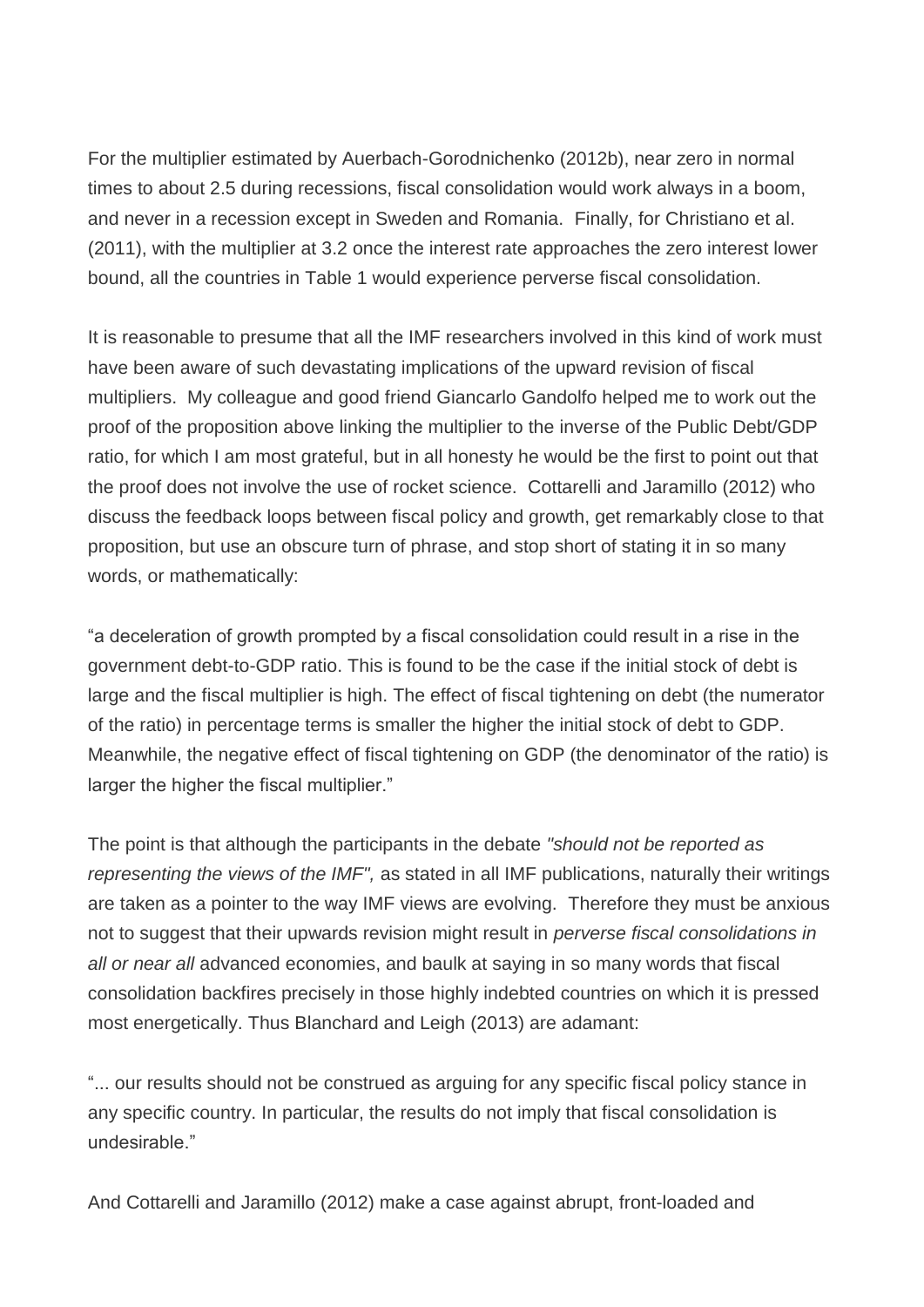simultaneous fiscal consolidations (like Blanchard and Cottarelli had done separately in 2011 and 2012 respectively). "It is imperative to lower Public Debt over time", though: "However, in the short-run, front-loaded fiscal adjustment is likely to hurt growth prospects, which would delay improvements in fiscal indicators, including deficits, debt, and financing costs. A measured, although not trivial, pace of adjustment, based on a clear medium-term plan, is therefore preferable, if market conditions allow it." Nevertheless, they claim that fiscal consolidation and economic growth go "hand in hand".

All researchers advocate structural reforms, precisely to offset the recognition that fiscal adjustment will slow down growth. "Reforms in goods, services, and labor markets that improve economic efficiency will boost potential growth, in turn serving as important tools in the fiscal adjustment process" (Cottarelli and Jaramillo 2012). These cover a multitude of sins and virtues that have mixed and ambiguous effects, if any, and in any case only in a distant long-run. The notion of a virtuous circle in which "pro-growth fiscal adjustment measures, other structural reforms, and lower debt boost growth and the latter facilitates fiscal adjustment" (*ibidem*) is pie in the sky, and a dangerous vision if it is used to justify perverse fiscal consolidation.

The proposition that fiscal consolidation harms development *only* when it is abrupt, frontloaded and internationally coordinated is a *non-sequitur*.

At this point two further considerations are in order. First, we know – not least from Cottarelli and Jaramillo (2012, Appendix on *Short-run Determinants of CDS Spreads in Advanced Economies*) – that a country's cost of borrowing tends to rise with the Debt/GDP ratio and with the fall in the growth rate, both phenomena being associated with "perverse" fiscal consolidation i.e. with the near totality of consolidations. For "a deceleration of growth prompted by a fiscal consolidation could trigger nervousness in financial markets" and "...markets seem to have been focusing recently on short-term growth developments." "The possible increase in spreads when fiscal policy is tightened creates a problem for upholding a fiscal adjustment strategy, not only because higher financing costs increase the overall deficit, but also because of political economy reasons. If painful fiscal tightening is accompanied by early evidence of an improvement in credibility, the adjustment is more easily sustained, but if markets do not reward the effort, the resolve of the government to carry on the fiscal adjustment may be undermined." Therefore fiscal consolidation can and often does generate a vicious circle that makes Public Debt more and more unsustainable.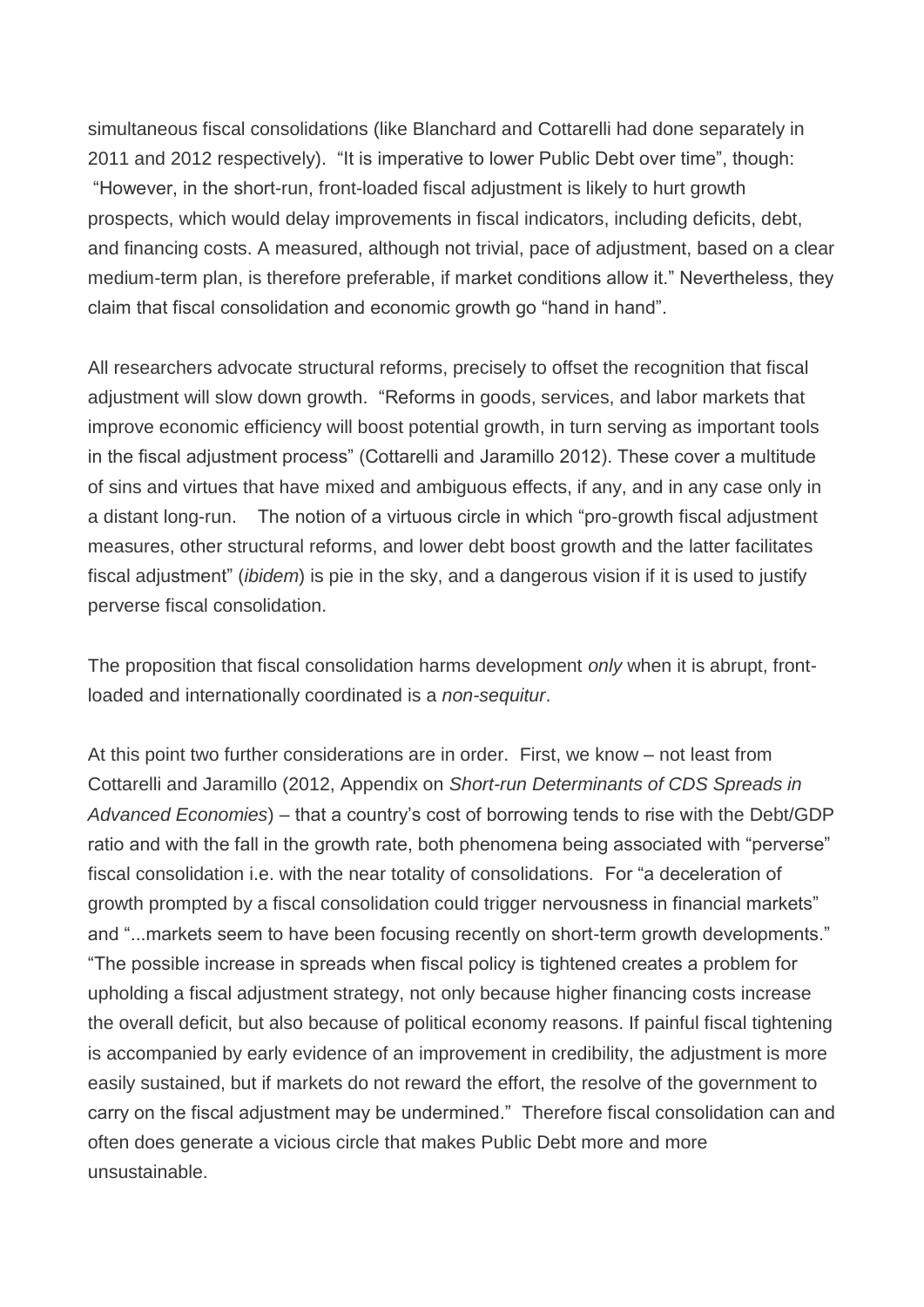Second, we know that in a prolonged depression productive capacity does not just stand idle but is actually *destroyed*: factories close down with no more than a fraction of their productive capital being re-deployed elsewhere, if at all, in other productive uses; human capital is also destroyed, as workers made redundant are dispersed, and their skills are lost or forgotten or made obsolete. When actual output falls below potential output, at some point gross investment stops and net investment falls below zero as unused or obsolete capital is not replaced, thus reducing not only employment but the number of those "employable", pulling down the growth path of potential output (Vianello 2005). "An insufficient demand protracted over time unavoidably generates a slowdown in the formation of new productive capacity and therefore of potential income" (*ibidem*). Discouraged workers will stop looking for work and the rate of participation will fall. As Nicholas Kaldor (1983) had argued, "It is illegitimate to assume that there exists a long run equilibrium growth path, for a single country or even the world as a whole, determined by population growth, capital accumulation and the rate of technical progress, all taken *exogenously* [italics added]." (p. 95).

In such conditions, *in the world as we know it, fiscal consolidation definitely can harm economic growth and development, even if it is* not *abrupt, front-loaded and internationally coordinated.* This is not to say that there are no limits to a country's or even a group of countries' ability to sustain a fiscal stimulus. But fiscal consolidation has to be avoided absolutely as long as the GDP/Debt ratio is smaller than the fiscal multiplier – even if otherwise the country is growing less fast than the interest rate on its debt, for with perverse fiscal consolidation the country would continue to raise its Debt/GDP ratio even faster than with continued fiscal stimulus.

This is true even if government expenditure consists of Keynes' proverbial policy of hiring some workers digging holes and others filling them, that Tanzi (2012) would relegate "to the museum of old and wrong ideas" (p. 11). Obviously the replacement of unproductive expenditure with productive investment has significant additional benefits over a continuation of unproductive investment such as digging and filling holes or building pyramids or cathedrals, but even the continuation of such unproductive investment is superior to fiscal consolidation.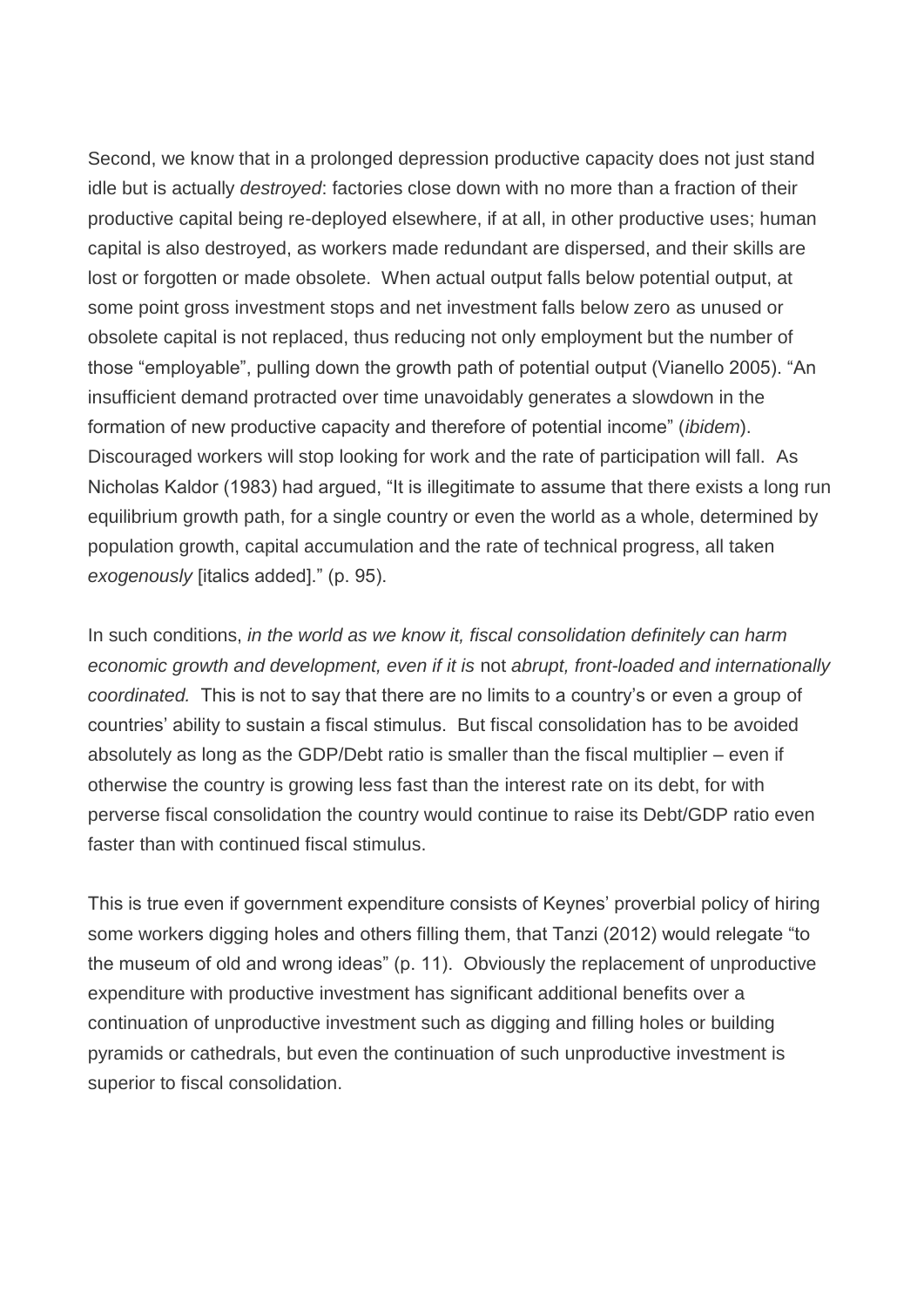## **REFERENCES**

Auerbach Alan, and Yuriy Gorodnichenko (2012a), "Fiscal Multipliers in Recession and Expansion," in Alberto Alesina and Francesco Giavazzi, *Fiscal Policy after the Financial Crisis*, University of Chicago Press.

Auerbach Alan, and Yuriy Gorodnichenko (2012b), "Measuring the Output Responses to Fiscal Policy," *American Economic Journal – Economic Policy,* Vol. 4, pp. 1–27.

Auerbach Alan, and Yuriy Gorodnichenko (2012c), "Output Spillovers from Fiscal Policy," *NBER Working Paper* No. 18578, Cambridge, Mass.

Batini Nicoletta, Giovanni Callegari and Giovanni Melina (2012), "Successful Austerity in the United States, Europe and Japan", [IMF Working Paper 12/190,](http://www.imf.org/external/pubs/ft/wp/2012/wp12190.pdf) July, Washington.

Blanchard Olivier J. (2011), "Blanchard on 2011's four hard truths", 23 December, <http://www.voxeu.org/article/blanchard-2011-s-four-hard-truths>

Blanchard Olivier J. and Daniel Leigh (2012), "Box 1.1. Are We Underestimating Short-Term Fiscal Multipliers?" in International Monetary Fund (2012), *World Economic Outlook - Coping with High Debt and Sluggish Growth,* Chapter, "Global prospects and policies", pp. 41-43., October, Washington.

Blanchard, Olivier J. and Daniel Leigh (2013), *Growth Forecast Errors and Fiscal Multipliers,* IMF Working Paper No. 13/1, January, <http://www.imf.org/external/pubs/ft/wp/2013/wp1301.pdf>

Christiano Lawrence, Martin Eichenbaum, and Sergio Rebelo (2011), "When Is the Government Spending Multiplier Large?", *Journal of Political Economy,* Vol. 119, pp. 78– 121.

Cottarelli Carlo (2012), ["Fiscal Adjustment: Too Much of a Good](http://blog-imfdirect.imf.org/2012/01/29/fiscal-adjustment-too-much-of-a-good-thing/) Thing?", Posted on January 29 by *iMFdirect*.

Cottarelli Carlo and Laura Jaramillo (2012), *"*Walking Hand in Hand: Fiscal Policy and Growth in Advanced Economies", IMF Working Paper WP12/137 <http://www.imf.org/external/pubs/ft/wp/2012/wp12137.pdf>